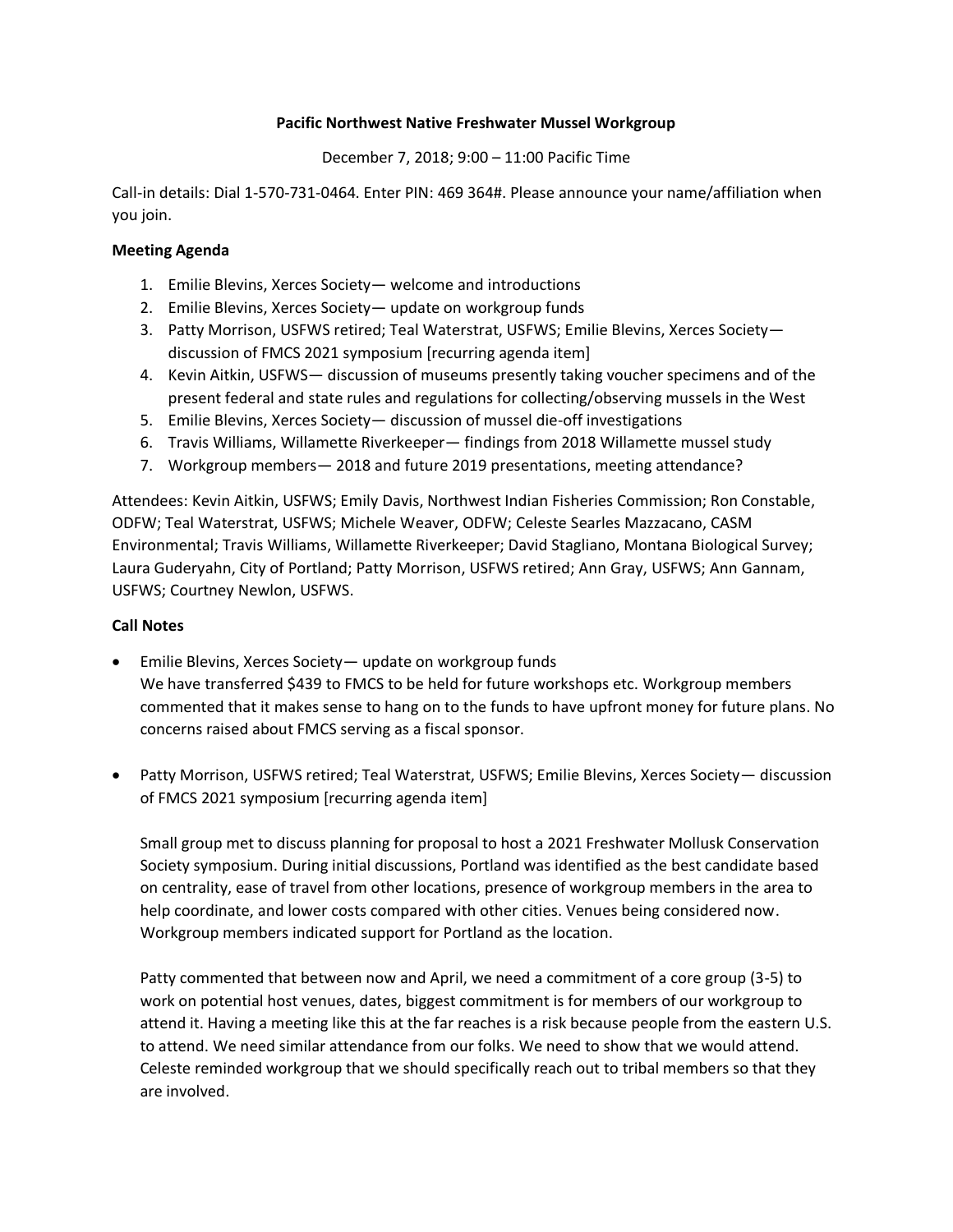Kevin mentioned the symposium planning guide that FMCS provides. There was also an update in Ellipsaria regarding what progress had been made on the 2019 meeting 6 months prior to the meeting. He commented how useful it is that they are keeping us up to date as to what is going on.

There was a request for workgroup members to provide input on a theme, which will help us determine who to invite for plenary sessions. Similarly, any thoughts on potential field trips are welcome. The proposed time for the meeting (March or April) could make mussel-related field trips challenging. Note that we can set limits to the number of people attending the field trip but need to come up with ideas, could have more than field trip.

Al asked who is attending the FMCS meeting, and responses included Al, Patty, and Emilie.

Kevin Aitkin, USFWS— A discussion of museums presently taking voucher specimens has been on our agenda every couple of years. We don't have local museums to house our specimens. Al commented that Oregon State University has some whole mussel specimens but is unsure if they can accept other specimens. Kevin mentioned that we don't have someone local so we can have access to this, and need money available to manage them.

Regarding present federal and state rules and regulations for collecting/observing mussels in the West:

-need more clarity about permitting for surveys and collecting because varies by state

Michele Weaver commented that she is a good contact for information about collecting requirements in Oregon. For example, a letter from a refuge manager would not cover Oregon (unless ODFW-run).

Teal commented that WA state is becoming more stringent regarding the species that they regulate. Examples include bullfrogs and nongame or invasive species.

• Emilie Blevins, Xerces Society— discussion of mussel die-off investigations, update to form, any recent observations, collections, FMCS symposium

Cynthia discussed mussel die-offs with Emilie and contacted Dan Isaak at USGS about stream temperatures. A project has been developed, looking at stream temps, operating under a hypothesis that these die-offs are related to low water and high stream temperatures. However, it is hard to tie back to when die-offs occurred because we often find shells and don't know when it occurred. Dan provided average August temps near die-off sites, but nothing obvious. Cynthia looking at maximum number of continuous temps above a certain temp or 7-day moving mean temps. Dan will provide, as well as daily discharge data to look at low water. If no site sensor nearby, will have air temp sensors. The data goes back to 1990 and can help look historical conditions.

Al mentioned the importance of this information with respect to climate change. Teal shared a paper about habitat shifts to colder water refuges for salmon, including an interesting issue with mismatch between host fish and mussels.